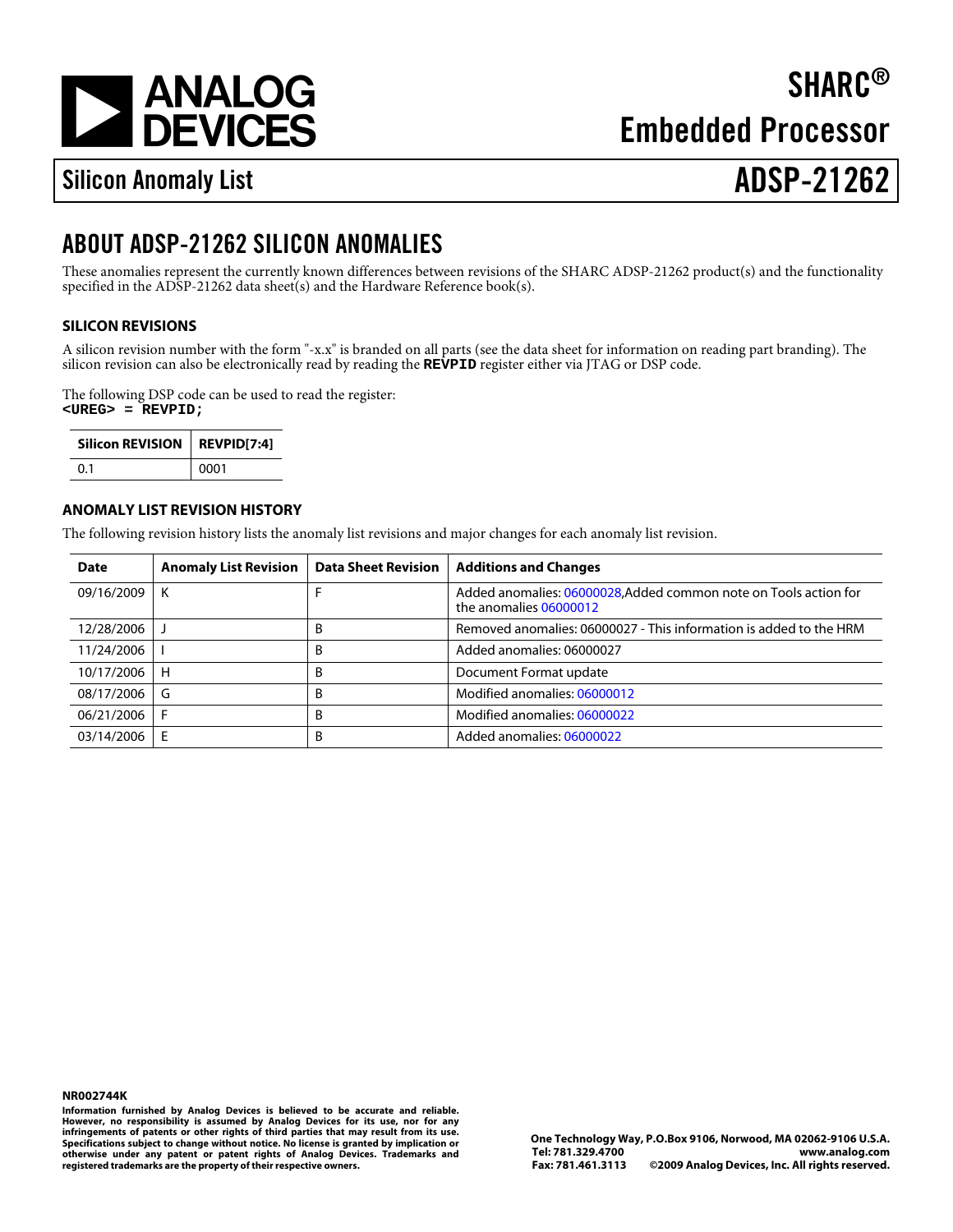## SUMMARY OF SILICON ANOMALIES

The following table provides a summary of ADSP-21262 anomalies and the applicable silicon revision(s) for each anomaly.

<span id="page-1-4"></span><span id="page-1-3"></span><span id="page-1-2"></span><span id="page-1-1"></span><span id="page-1-0"></span>

| No.            | ID       | Description                                                                                                         | 0.1 |
|----------------|----------|---------------------------------------------------------------------------------------------------------------------|-----|
| $\mathbf{1}$   | 06000006 | FLG0-3 pins are unusable when CLK source for SPI Module is disabled                                                 | x   |
| 2              | 06000009 | Type 1 Instruction (Dual-access) failing if reference is to a memory mapped register                                | x   |
| 3              | 06000012 | Incorrect number of loop iterations for counter based loops with PMDA access                                        | x   |
| 4              | 06000016 | Conditional RTI in SIMD not evaluated properly                                                                      | x   |
| 5              | 06000018 | Pin Sensitivity (RD_B, DAI_P[20:1])                                                                                 | x   |
| 6              | 06000019 | AD15-0 Pins driven low during Reset                                                                                 | x   |
| $\overline{7}$ | 06000020 | Indirect jumps or calls followed by Long Word accesses using PM bus can vector to an unknown location               | x   |
| 8              | 06000021 | Parallel Port Bus Contention                                                                                        | x   |
| 9              | 06000022 | SPI can generate spurious clock for an additional word when used in receive DMA mode at maximum SPICLK<br>frequency |     |
| 10             | 06000028 | Incorrect Popping of stacks possible when exiting IRQx/Timer Interrupts with DB modifiers                           | x   |

<span id="page-1-9"></span><span id="page-1-8"></span><span id="page-1-7"></span><span id="page-1-6"></span><span id="page-1-5"></span>Key:  $x =$  anomaly exists in revision

 $. =$  Not applicable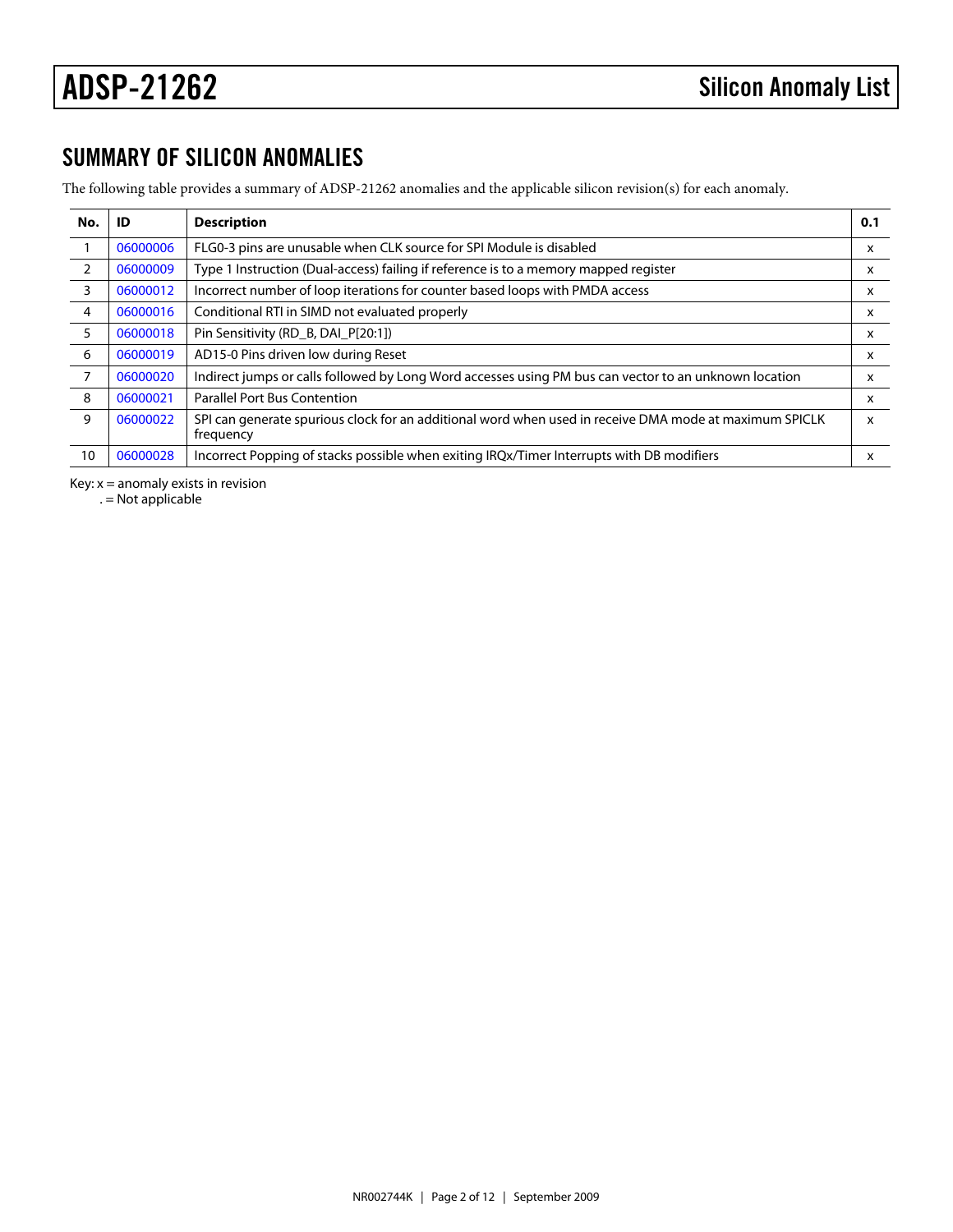## DETAILED LIST OF SILICON ANOMALIES

The following list details all known silicon anomalies for the ADSP-21262 including a description, workaround, and identification of applicable silicon revisions.

#### <span id="page-2-0"></span>[1.](#page-1-0) 06000006 - FLG0-3 pins are unusable when CLK source for SPI Module is disabled:

#### DESCRIPTION:

The ADSP-2126x DSP gives the user the ability to disable the on chip core clock to various peripheral modules in order to conserve power. This is configured in the PMCTL register. When the clock signal for the SPI module is disabled, the pins\* for FLG0-3 are unusable until the clock is re-enabled. These pins are used by the SPI module as device selects in SPI Master mode.

\*Note that the FLG0-3 pins share funcionality with other signals, configurable in the SYSCTL Register. Pin function is as follows: FLG0 or IRQ0, FLG1 or IRQ1, FLG2 or IRQ2, FLG3 or TIMEXP. For more details on this funcionality please consult the System Design Chapter of th ADSP-2126x Hardware Reference Manual.

WORKAROUND:

None

APPLIES TO REVISION(S):

0.1

### <span id="page-2-1"></span>[2.](#page-1-1) 06000009 - Type 1 Instruction (Dual-access) failing if reference is to a memory mapped register:

#### DESCRIPTION:

When using a type1 instruction, if one of the instructions is accessing memory-mapped IOP registers, the access will fail. For example:

DM(I4,M5)=R9, PM(I12,M13)=R11 //Where I12 points to a memory-mapped register

The list of effected mempory-mapped registers is given below. IOAS, IOAE, PSA1S, PSA1E, PSA2S, PSA2E, PSA3S, PSA3E, PSA4S, PSA4E, OSPID, EEMUIN, EEMUSTAT, EEMUOUT, SYSCTL, BRI DMA1S, DMA1E, DMA2S, DMA2E, PMA1S, PMA1E and EEMUSTAT.

#### WORKAROUND:

1. Do not use a dual-access instruction to access memory-mapped registers.

2. For Type 1 instructions where both accesses are writes, the anomaly can be avoided by using the DM bus to access the memorymapped register. Multi-function instructions with writes only have only failed when the PM bus is used to access the memory-mapped registers. Reads will continue to fail regardless of bus used. For example, both writes below will pass:

 DM(I4,M5)=R9, PM(I12,M13)=R11 //Where I4 points to a memory-mapped register //and I12 does not.

APPLIES TO REVISION(S): 0.1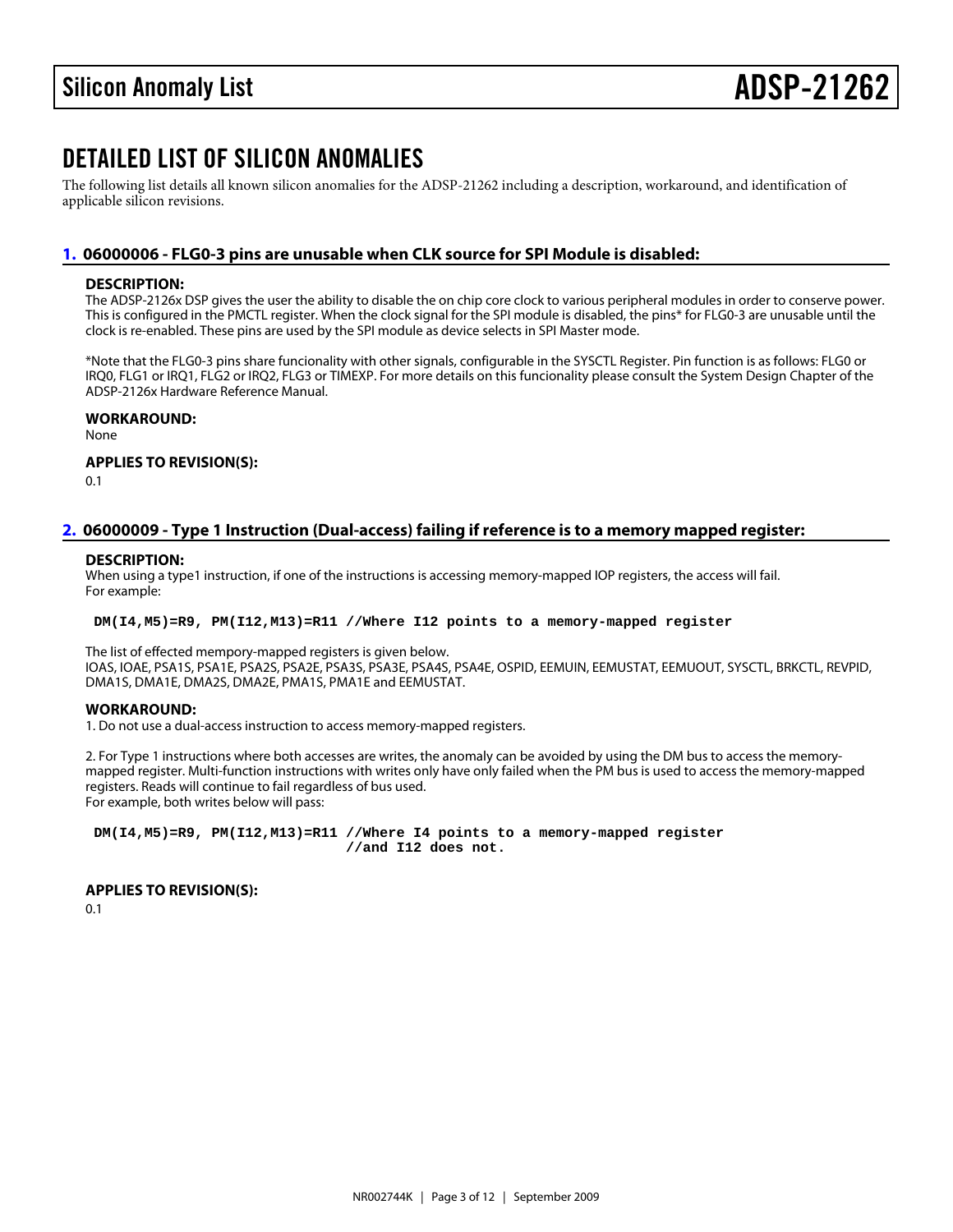#### <span id="page-3-0"></span>[3.](#page-1-2) 06000012 - Incorrect number of loop iterations for counter based loops with PMDA access:

#### DESCRIPTION:

There are a few scenarios where loop instructions do not execute as expected:

#### Case 1:

In the rare situation of a one instruction loop with only one iteration, with a PM data memory access, the loop will iterate twice instead of once.

#### Case 2:

In a one instruction loop with two iterations, with a PM data memory access, the loop will iterate three times instead of twice if the Cache Disable bit is set (CADIS bit in Mode2 register).

#### Case 3:

In a two instruction loop with one iteration, if the second instruction is a pm data memory access,the loop will iterate twice instead of once.

#### Case 4:

In a one instruction loop with three iterations, with a PM data memory access, the loop will iterate twice instead of three times if any interrupt related branching happens during the loop's termination period.

#### Case 5:

In a one instruction loop with four or more iterations, with a PM data memory access, the loop will iterate one less (LCNTR-1) time instead of LCNTR times if any interrupt related branching happens during the loop's termination period and if the Cache Disable bit is set (CADIS bit in the Mode2 register).

#### WORKAROUND:

Case 1:

Use the DM bus instead of the PM bus.

#### Case 2:

- 1. Use the DM bus instead of the PM bus.
- 2. Clear the CADIS bit in Mode2 (cleared by default).

#### Case 3:

- 1. Use the dm bus instead of the pm bus.
- 2. Move the PM access to the first instruction of the loop.

#### Case 4:

- 1. Use the DM bus instead of the PM bus.
- 2. Instead of using a single instruction loop with three iterations, explicitly write the instruction three times.

#### Case 5:

- 1. Clear the CADIS bit in the Mode2 register (cleared by default).
- 2. Use the DM bus instead of the PM bus.

 3. Unroll the loop, for example one instruction 32 iteration loop can be changed to two instruction 16 iteration loop. There is no problem if the number of instructions is more than one in the loop.

Note: This workaround may be built into the development tool chain and/or into the operating system source code. For tool chains and Operating Systems supported by ADI, such as VisualDSP++ and VDK please consult the "Silicon Anomaly Tools Support" help page in the applicable documentation and release notes for details.

#### APPLIES TO REVISION(S):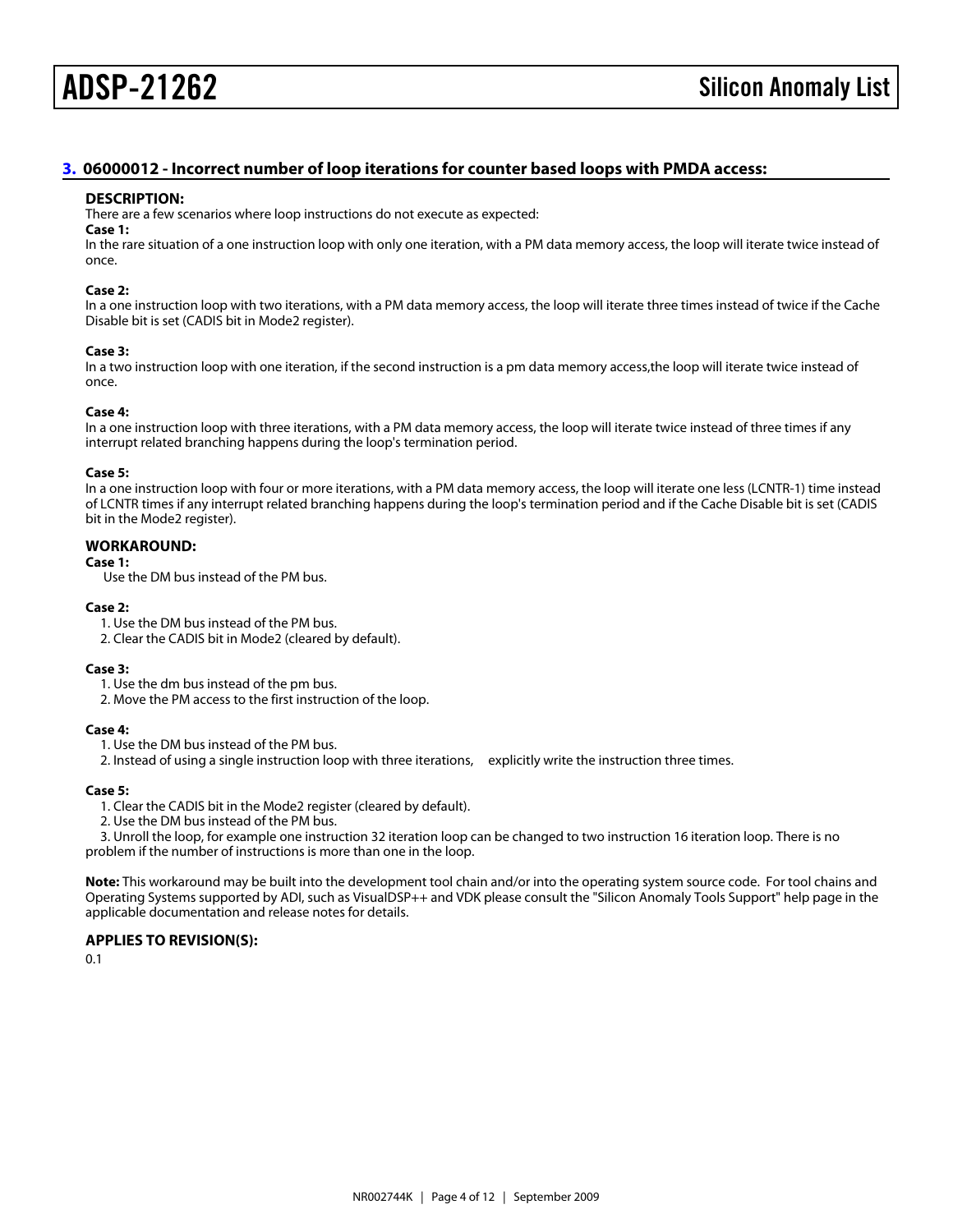## <span id="page-4-0"></span>[4.](#page-1-3) 06000016 - Conditional RTI in SIMD not evaluated properly:

#### DESCRIPTION:

A conditinal RTI in SIMD mode will not execute as expected. Consider the example:

 IF COND RTI (DB); //Note that the DB modifier is not needed to cause the //anomalous behavior.

The above instruction in SIMD mode should be executed when COND in both PEx and PEy processing elements are true.

The DSP's behavior in executing the instruction is as follows: 1) Branches to the address stored at the top of the PC stack.

2) Pops the status stack if the ASTATx/y and MODE1 status registers registers have been pushed - if the interrupt was IRQ2-0 or the timer interrupt.

3) Clears the appropriate bit in the interrupt mask pointer (IMASKP) register.

The behavior seen with respect to the condtions in PEx and PEy are as follows: a. When conditon in PEx and PEy both are false then this instruction is not executed. This is expected.

b. When PEx is false and PEy is true, then action 1 does not take place but actions 2 and 3 take place. This is anomalous. In this case none of the above actions should be taken.

c. When PEx is true, and PEy is false then same as case b.

d. When PEx is true, and PEy is true then all three actions take place. This is expected.

WORKAROUND: None APPLIES TO REVISION(S):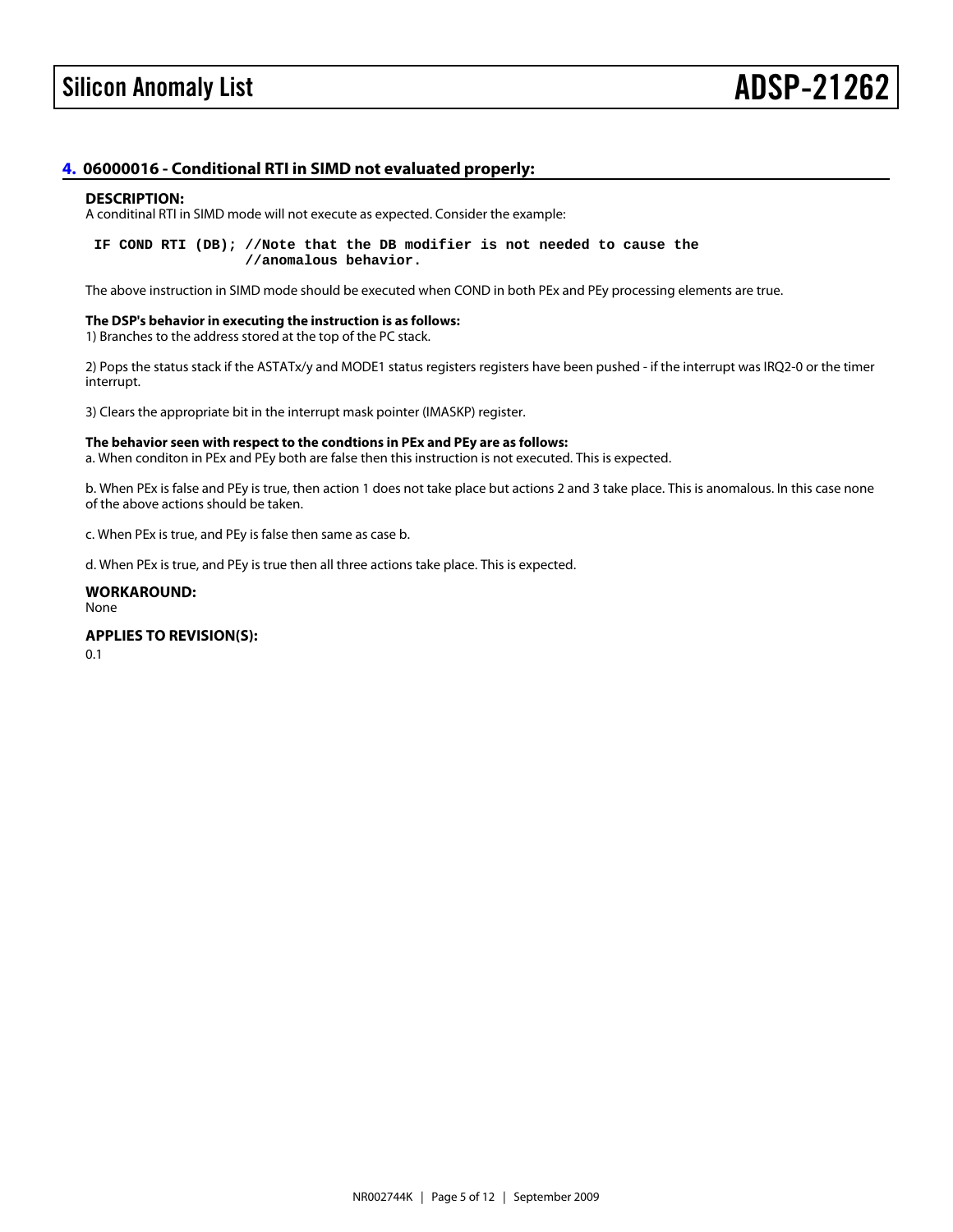#### <span id="page-5-0"></span>[5.](#page-1-4) 06000018 - Pin Sensitivity (RD\_B, DAI\_P[20:1]):

#### DESCRIPTION:

There is some sensitivity to noise on the RD\_B, SPORTx\_CLK, and SPORTx\_FS signals of the ADSP-2126x processors. This has the potential to cause errors during parallel port read operations including booting, and sport issues when the sport is driving the sport clock & frame sync and an external device is driving the data. (The SPORT signals are routed through the signal routing unit (SRU) to the DAI\_P[20:1] pins.)

#### WORKAROUND:

RD\_B:

1. Failures were not seen in memory reads where the RD\_B trace length was kept to approximately 7 cm. However, this pin is still susceptible and external capacitance may be needed for memory reads to function properly with other board designs.

#### SPORTx\_CLK & SPORTx\_FS:

1. In certain cases, by programming the SRU CLK and FS registers, the reflection sensitivity issue in these signals can be avoided. Consider this Sport Clock example: (The Frame Sync configuration is analogous) In its default routing, the SRU maps the signal from the DAI pin (PBxx\_O) back to the Sport Clock Input (SPORTxCLK\_I), as well as routing the sport clk output (SPORTxCLK\_O) to the Pin Buffer Input (PBxx\_I). This connection of PBxx\_O to SPORTxCLK\_I opens a vulnerability to a glitch coming in even though the Sport is driving the clock as an output.

By programming the Signal Routing Unit (SRU) to remove this input path, we can avoid this vulnerability.

In the figure, by default SPORTxCLK I would be connected to PBxx O and SPORTxCLK O would be routed to PBxx I. The workaround is to leave the routing of SPORTCLKx\_I to PBxx\_I as before, providing the sport clock off-chip, but also routing it directly back to SPORTCLKx\_I to give the state machine it's signal. This effectively closes off the external access to SPORTCLK\_I. For more information about the SRU, consult the DAI Chapter of the ADSP-2126x Hardware Reference Manual.

2. Use the Precision Clock Generator or an external device to generate the Sport Clock and Frame Sync.

APPLIES TO REVISION(S):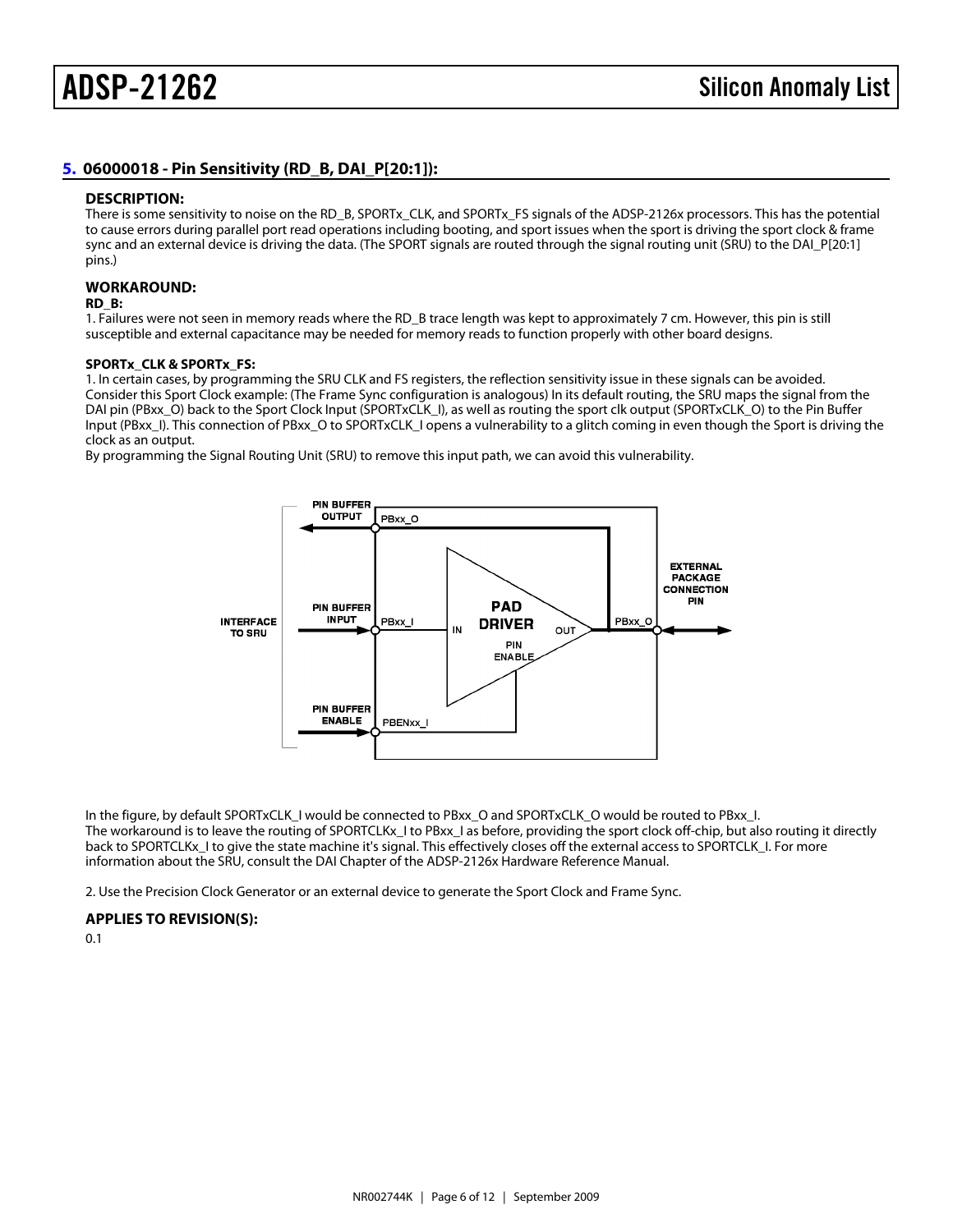<span id="page-6-0"></span>[6.](#page-1-5) 06000019 - AD15-0 Pins driven low during Reset:

#### DESCRIPTION:

The AD15-0 pins on the ADSP-2126x processor are driven to zero during and after reset. This can have negative implications for the system when first powered on as these pins can be configured to be used as GPIO flags. Using these pins as selects for other devices within the system could cause problems at system power-up.

WORKAROUND: None

APPLIES TO REVISION(S): 0.1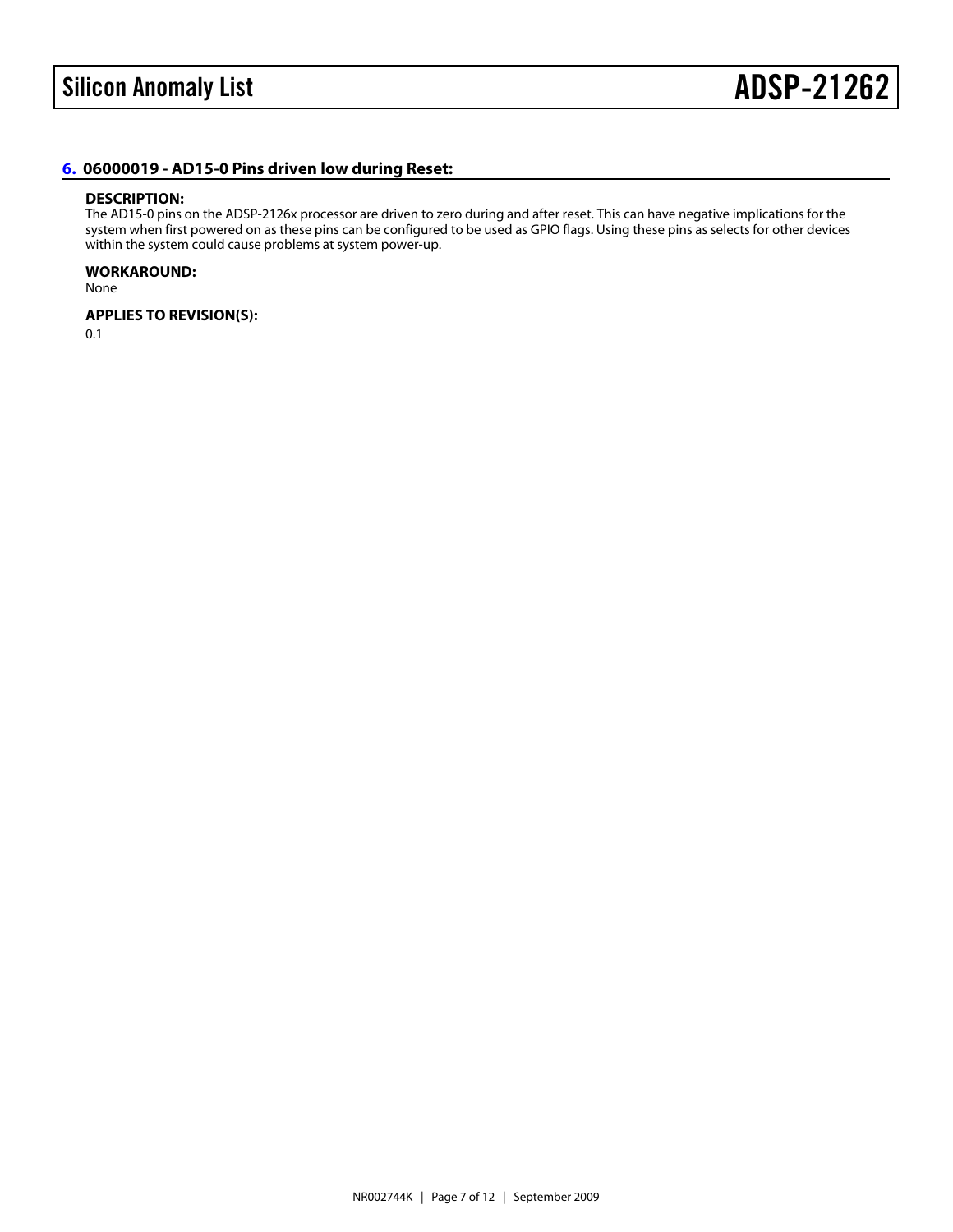#### <span id="page-7-0"></span>[7.](#page-1-6) 06000020 - Indirect jumps or calls followed by Long Word accesses using PM bus can vector to an unknown location:

#### DESCRIPTION:

Indirect jumps or calls followed immediately by instructions with a Long Word access using the PM bus (or invalid instruction) can jump to an unexpected location.

For example, in the following sequences of instructions will cause the processor to vector to an unexpected location: (where  $lc = 115-18$ , Md = M15-8)

```
 | jump | (Md,Ic);
 | call |
PM ( |Md,lc | ) = ureg(LW);
   |lc, Md |<addr32> |
    |<data32>,Ic|
 | jump | (Md,Ic);
 | call |
ureg = PM ( |Md, lc | ) (LW);|lc, Md|<addr32>
            |<data32>,Ic|
 | jump | (Md,Ic);
 | call |
```
invalid instruction;

Note that anomaly will occur if the Call or Jump is conditional as well.

#### WORKAROUND:

In the assmbly applications:

- 1.Place one nop just after the jump or call instruction.
- 2. Use the DM bus instead of PM for the data access.
- 3. Use either a PC-relative Jump/Call, or use a direct address.
- i.e. jump (pc,12); -or- call (pc,12); jump (<addr32>); -or- call (<addr32>);

4. If possible, do not use the optional (LW) modifier in the data access.

In C applications:

1. One situation that can cause this anomaly in many C/mixed applications is at the end of a program code. It is likely that the last instruction in an application will be an indirect jump that is a return from the last function linked. If the memory that follows such a jump is not initialised or is data this could trigger the anomaly. This can be avoided by inserting a NOP at the end of your application code.

This workaround can be implemented in the VisualDSP++ LDF by placing a FILL command and  $a'' = - + 2$ ; command after your code sections INPUT\_SECTIONS commands. e.g.:

seg\_pmco

{

 INPUT\_SECTIONS( (seg\_pmco) (seg\_pmco)) FILL(0x0) // workaround 06000020 at the end of instruction memory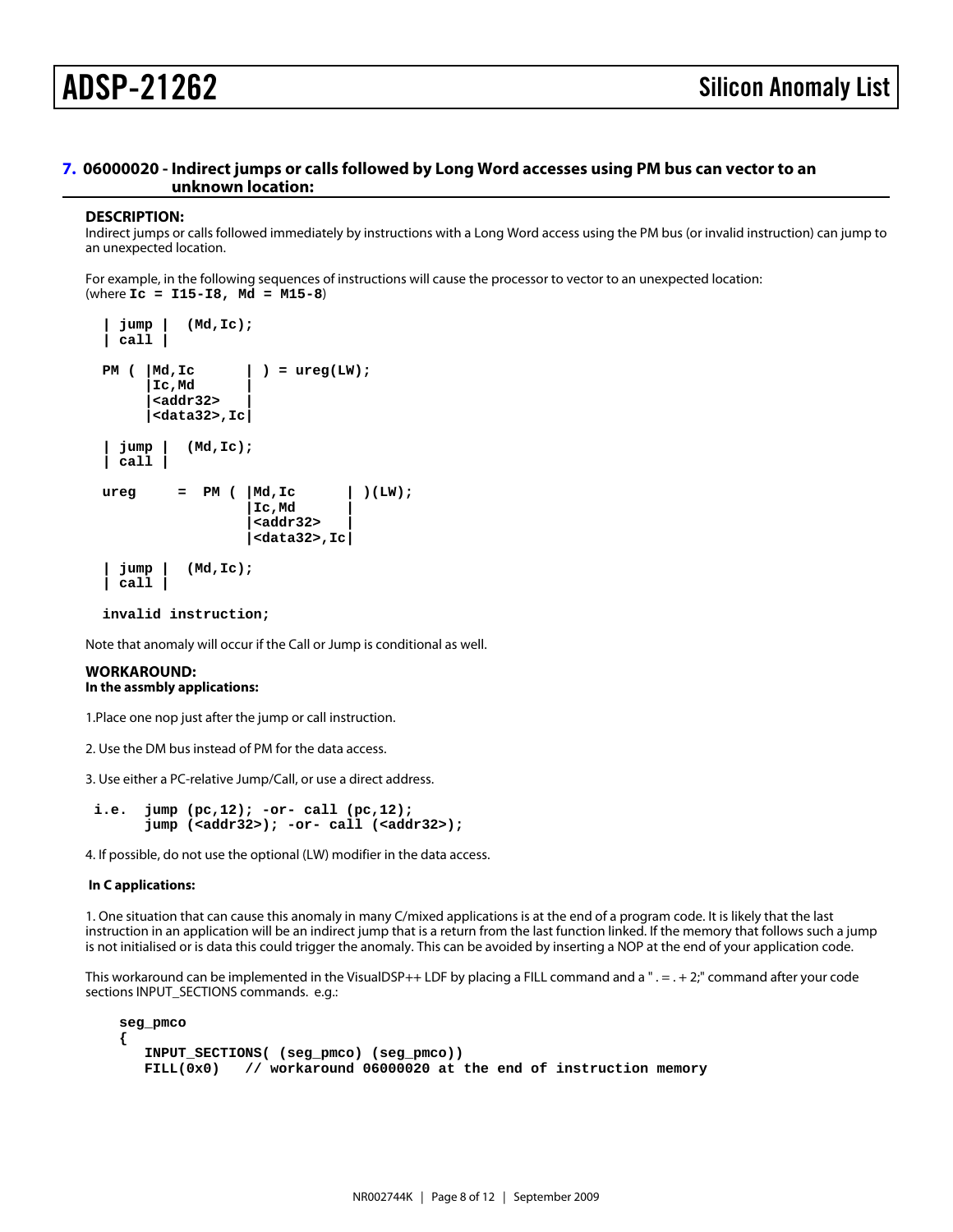**. = . +2; }>seg\_pmco**

#### **Note:**

There must be a space on both sides of the "." .

#### **APPLIES TO REVISION(S):**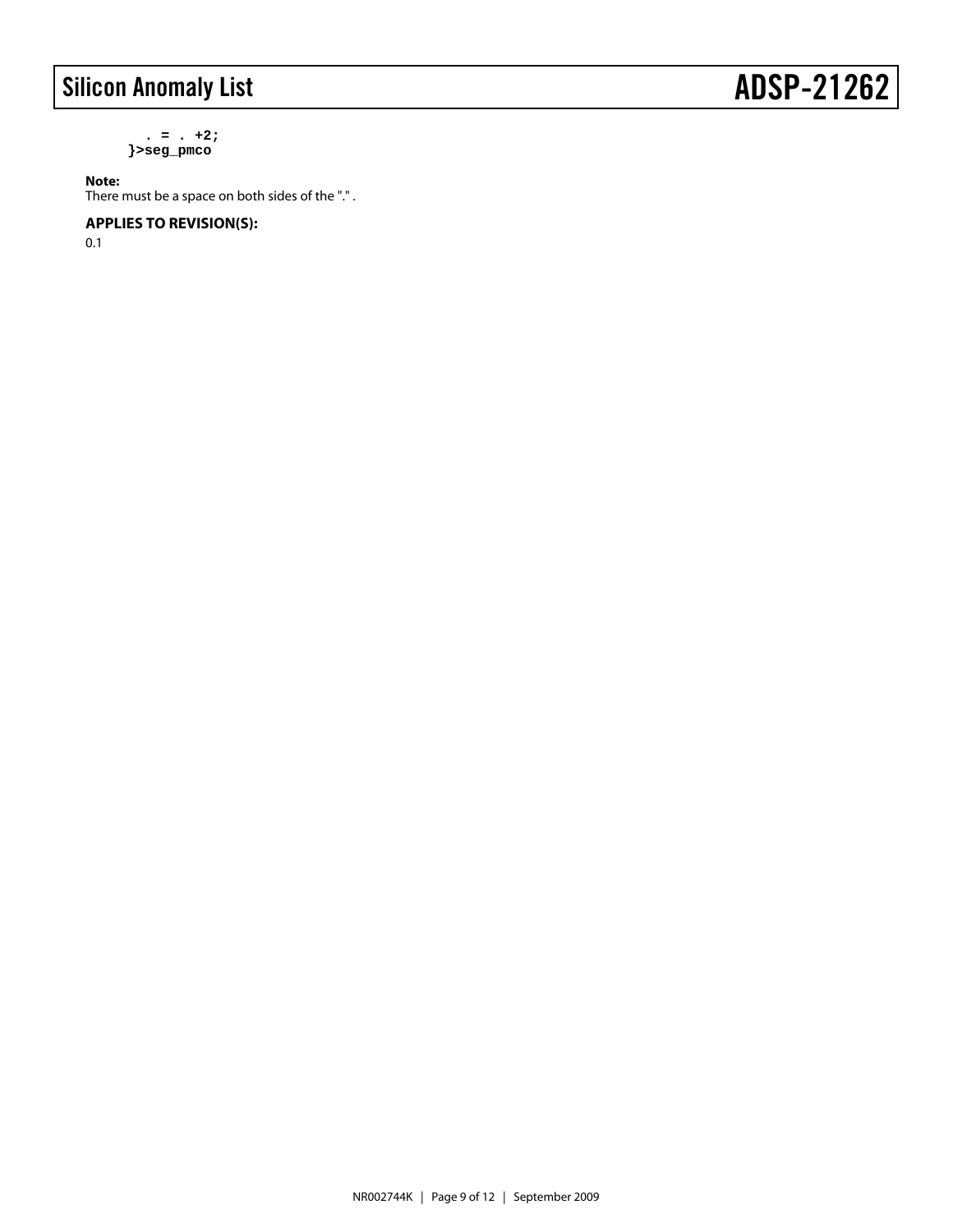#### <span id="page-9-0"></span>[8.](#page-1-7) 06000021 - Parallel Port Bus Contention:

#### DESCRIPTION:

A bus contention issue has been identified on the ADSP-2126x Parallel Port. When crossing an external memory address page while using DMA-READ transfers, an ALE cycle is inserted to update the upper address bits held by the external latch. When the Parallel Port transitions from a Read-cycle to an ALE cycle, insufficient time was provided to allow the external SRAM or FLASH to tri-state its bus. The bus tri-state from /OE de-assertion timing is typically longer for Flash than for SRAM devices, this necessitates a separate examination for both the SRAM and FLASH cases. (Timing information assumes a 200 MHz core clock rate)

#### WORKAROUND:

#### a) SRAM CONTENTION :

Hardware based work-around:

A typical 8ns SRAM will require 5-7ns to tri-state from /OE de-assertion. The ADSP-2126x only provides for approximately 4.0 ns; therefore, a 3.0ns contention possibility exists. At this time the recommended work-around is to place series resistors before the SRAM data lines, as shown in the diagram below. This resistor will limit the maximum pin current to about 22mA, while still providing sufficiently fast rise-fall rates to meet timing requirements. Our recommendation is 68-Ohms. This option will operate at full speed and require no software changes.

Memory Read—Parallel Port 8-Bit:

Memory Read—Parallel Port 16-Bit: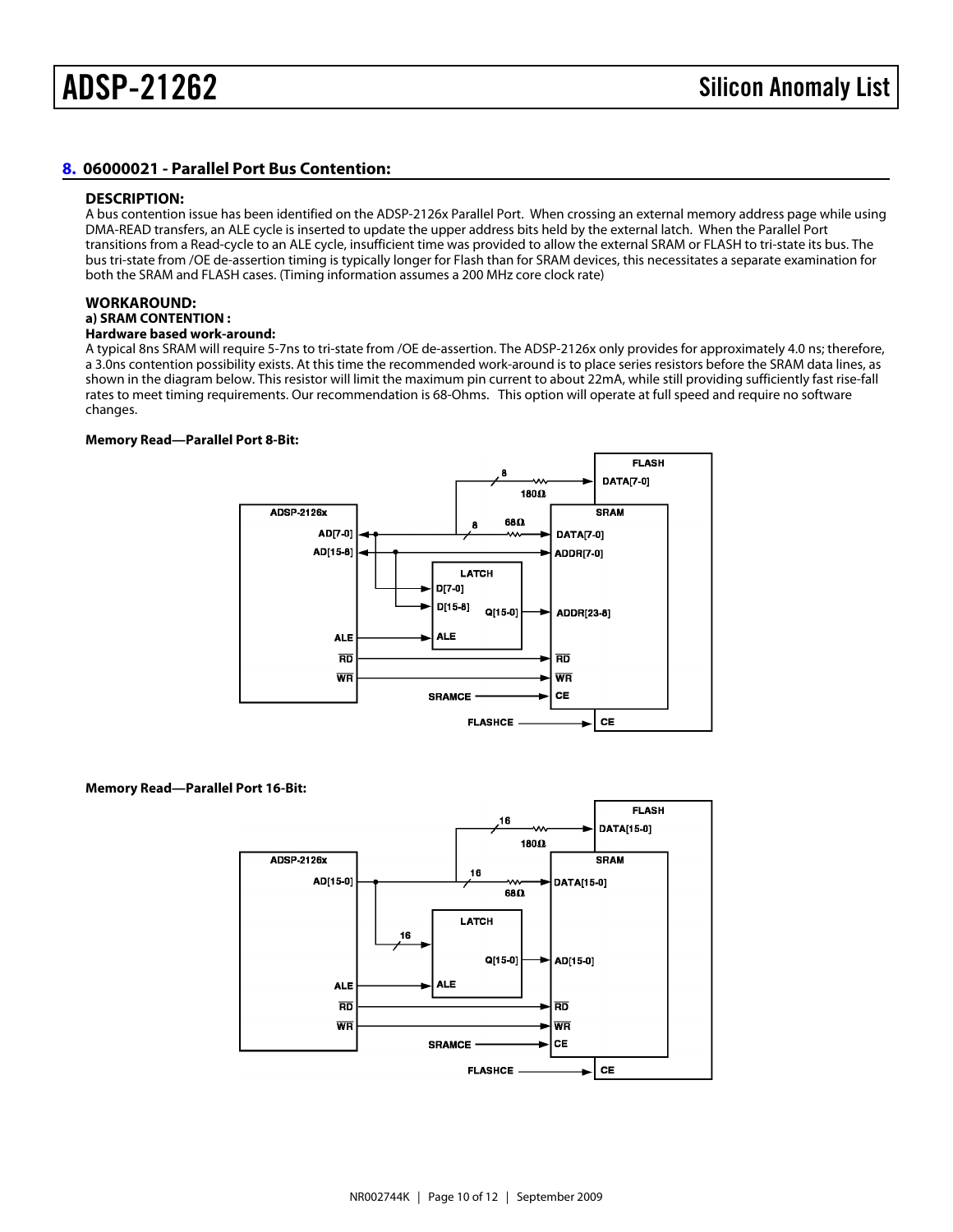#### **b) SRAM CONTENTION:**

#### **Software based work-around (1):**

A Parallel Port hold cycle can be enabled, which will provide an additional 6.5ns for the external device to disable (A bus hold cycle is selected by setting the PPBHC bit in the PPCTL Register). This option will incur an additional 5ns per SRAM transfer, which will lower the overall external bandwidth; otherwise this option will be transparent to software.

#### **Software based work-around (2):**

Structure software to always ensure DMA transfers in a 256 byte (or smaller) external burst (in 8-bit mode), this will avoid an ALE cycle after a read. This option will require software to be written such that external pages will never be crossed by DMA access; however, it will allow full speed operation within a page.

#### **c) FLASH CONTENTION:**

#### **Hardware based work-around:**

A typical FLASH memory has a bus tri-state from OE disable time of 30ns. Bench testing of several FLASH devices revealed that this disable time is typically less than 10ns. However, to ensure safe operation under worst case specifications, the maximum specified FLASH disable must be accommodated. Should the FLASH truly require 30ns to tri-state, it would still be driving the bus during the falling edge of ALE, which strobes the upper addresses into the latch. So unlike the SRAM case above, for FLASH it is also necessary to ensure that valid logic levels are presented to the latch by the AD[15:0] lines during contention. To accomplish this, larger resistors need to be used; our recommendation is 180 Ohms. This resistor value is larger than typically encountered for the purpose of reducing reflections along digital lines; however, since the FLASH is a rather slow device, the rise/fall time delay induced will be commensurately small. To ensure proper operation, the delay incurred by this resistor should be accounted for by adding an additional wait state; simulations with a single FLASH indicate delays of less than 5ns. If these resistor values cannot be accommodated, it is possible to place a tri-state buffer in the data path of the FLASH, as its pass-though delay is relatively insignificant; unfortunately, the turn-off time of such buffers will probably exceed the required 2.5ns, and thus necessitate smaller series resistors between the ADSP-2126x device and the buffer to avoid excessive pad current.

#### **d) FLASH CONTENTION:**

#### **Software based work-around:**

The Parallel Port Bus Hold Cycle is too short to be effective for FLASH. The method of performing DMAs on a 256 byte (or smaller) external bursts (in 8-bit mode) is recommended when making FLASH accesses. Be advised that during parallel port booting, the processor uses 8 bit mode with consecutive DMA reads, and so contention will be present.

#### **APPLIES TO REVISION(S):**